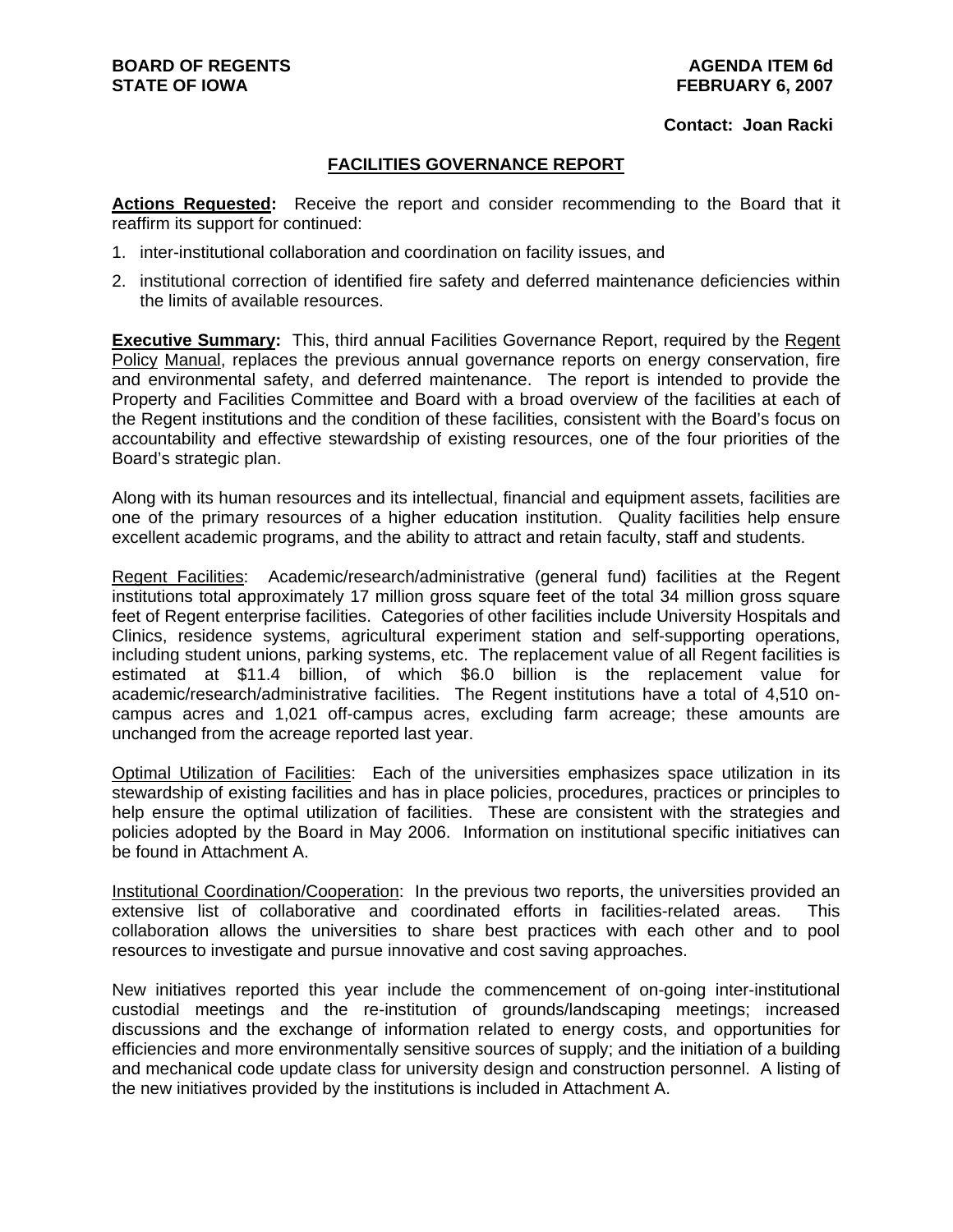# **BOARD OF REGENTS AGENUS AGENDA ITEM 6d STATE OF IOWA** PAGE 2

Energy Conservation and Management: Each of the Regent institutions began major efforts in the 1970s to reduce energy usage. With the Board's adoption of the energy/environment surcharge in June 2006 and the student governments' interest in reducing energy consumption and minimizing energy costs, energy conservation and the use of alternative fuels have reemerged as important topics of discussion.

The institutions report that the campus energy conservation task forces/councils are moving forward with their work. The groups are working to enhance conservation efforts and explore increased uses of renewable energy. Energy management strategies include building system and utilities infrastructure improvements, energy purchasing/use strategies and expansion of energy awareness. Further information is included in Attachment B.

Fire and Environmental Safety Deficiencies and Deferred Maintenance: Fire safety deficiencies (identified by the State Fire Marshal, other entities engaged in fire safety reviews or institutional personnel) and deferred maintenance (repair or replacement of all, or a part of, an existing capital asset that was not repaired or replaced at the appropriate time because of a lack of funds) can be corrected as individual projects, incorporated into major renovations / rehabilitations, or eliminated through the demolition of structures. The Board's FY 2008 capital request, approved at its September 2006 meeting, includes \$25 million for individual projects and \$34.8 million for renovation / rehabilitation projects, which would correct a significant amount of fire safety and deferred maintenance deficiencies.

The State Fire Marshal's Office and other external entities have identified fire safety deficiencies in general fund facilities which the institutions have estimated would cost \$8.3 million to correct; this amount is higher than the amount reported for Fall 2005. It is important to note that identified, potentially life-threatening fire safety deficiencies are promptly addressed and corrected, or facilities are closed until they can be made safe. Other identified deficiencies are prioritized for correction. Progress in addressing fire safety issues will continue to be challenged by new safety standards, aging buildings, and changes in building usage.

The Regent institutions report a total of \$456.5 million in deferred maintenance in general fund facilities and utilities. This amount is \$51.2 million (12.6%) higher than the amount reported for Fall 2005. While part of the increase (approximately 5.5%) is due to increased construction costs, the operating budget reductions of recent years have negatively impacted the ability of the institutions to reduce fire and environmental safety deficiencies and correct deferred maintenance since operating budget building repair funds provided the largest fund source for the projects completed from FY 1993 – FY 2006. Further information is included in Attachment C.

**Report Organization:** The report includes the following attachments:

| Section                                                     |    |
|-------------------------------------------------------------|----|
| <b>Attachment A - Background</b>                            | 3  |
| Attachment B - Energy Conservation and<br><b>Management</b> | 6  |
| <b>Attachment C - Fire and Environmental Safety</b>         | 9  |
| and Deferred Maintenance                                    |    |
| Table 1                                                     | 14 |
| Table 2                                                     | 15 |

H:\BF\2007\feb07\0207\_ITEM06d.doc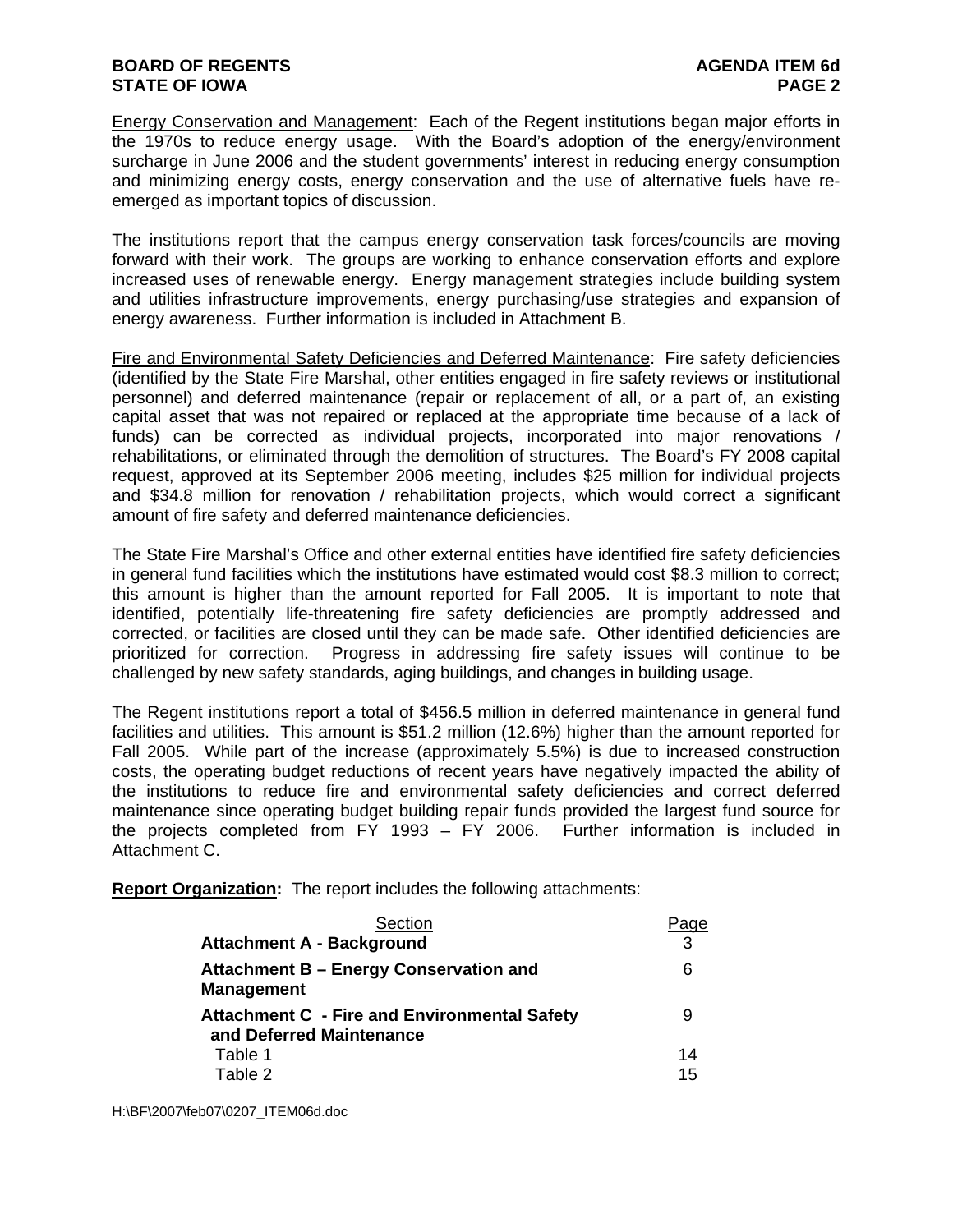# **BACKGROUND**

**Campus Facilities:** Regent facilities total 33.7 million gross square feet; more than 21 percent of the square footage was constructed during the period 1961-1970. This construction "boom" was similar to the "boom" found among other higher education institutions in the United States.

The age of facilities is one of the factors contributing to the amount of deferred maintenance and the presence of fire safety deficiencies. Renovation provides a means to modernize facilities to meet current needs and to address deferred maintenance and fire safety deficiencies. The following table summarizes the Regent institutional total gross square footage (GSF) and academic/research/administrative (including Oakdale) total GSF by year of construction.

|                   | <b>Regent Total</b><br>Square Footage |                     | Academic/Research/<br>Administrative<br>Square Footage* |                     |  |  |  |  |  |  |  |
|-------------------|---------------------------------------|---------------------|---------------------------------------------------------|---------------------|--|--|--|--|--|--|--|
|                   |                                       |                     |                                                         |                     |  |  |  |  |  |  |  |
| Years             | <b>GSF</b> of Initial<br>Construction | Percent<br>of Total | <b>GSF</b> of Initial<br>Construction                   | Percent<br>of Total |  |  |  |  |  |  |  |
|                   |                                       |                     |                                                         |                     |  |  |  |  |  |  |  |
| Pre-1930          | 5,291,236                             | 15.70               | 3,802,615                                               | 22.29               |  |  |  |  |  |  |  |
| 1931-1950         | 1,845,480                             | 5.48                | 1,046,491                                               | 6.13                |  |  |  |  |  |  |  |
| 1951-1960         | 2,385,668                             | 7.08                | 935,488                                                 | 5.48                |  |  |  |  |  |  |  |
| 1961-1970         | 7,314,151                             | 21.70               | 2,907,588                                               | 17.04               |  |  |  |  |  |  |  |
| 1971-1980         | 5,605,984                             | 16.63               | 3,357,616                                               | 19.68               |  |  |  |  |  |  |  |
| 1981-1990         | 3,960,910                             | 11.75               | 1,690,521                                               | 9.91                |  |  |  |  |  |  |  |
| 1991-2000         | 4,792,529                             | 14.22               | 2,081,327                                               | 12.20               |  |  |  |  |  |  |  |
| $2001 - present$  | 2,508,136                             | 7.44                | 1,239,606                                               | 7.27                |  |  |  |  |  |  |  |
| Total             | 33,704,094                            | 100.00              | 17,061,252                                              | 100.00              |  |  |  |  |  |  |  |
| *Includes Oakdale |                                       |                     |                                                         |                     |  |  |  |  |  |  |  |

The total square footage by institution, by function, is as follows:

|                | <u>SUI</u> | <u>ISU</u> | <u>UNI</u> | <u>ISD</u> | <b>IBSSS</b> | <u>Total</u> |
|----------------|------------|------------|------------|------------|--------------|--------------|
|                |            |            |            |            |              |              |
| Acad. / Res. / | 7,379,000  | 6,570,707  | 2,538,538  | 381,500    | 191,507      | 17,061,252   |
| Admin.         |            |            |            |            |              |              |
| <b>UIHC</b>    | 3,635,439  |            |            |            |              | 3,635,439    |
| All Other      | 4,975,113  | 6,132,033  | 1,900,257  |            |              | 13,007,403   |
| Total          | 15,989,552 | 12,702,740 | 4,438,795  | 381,500    | 191,507      | 33,704,094   |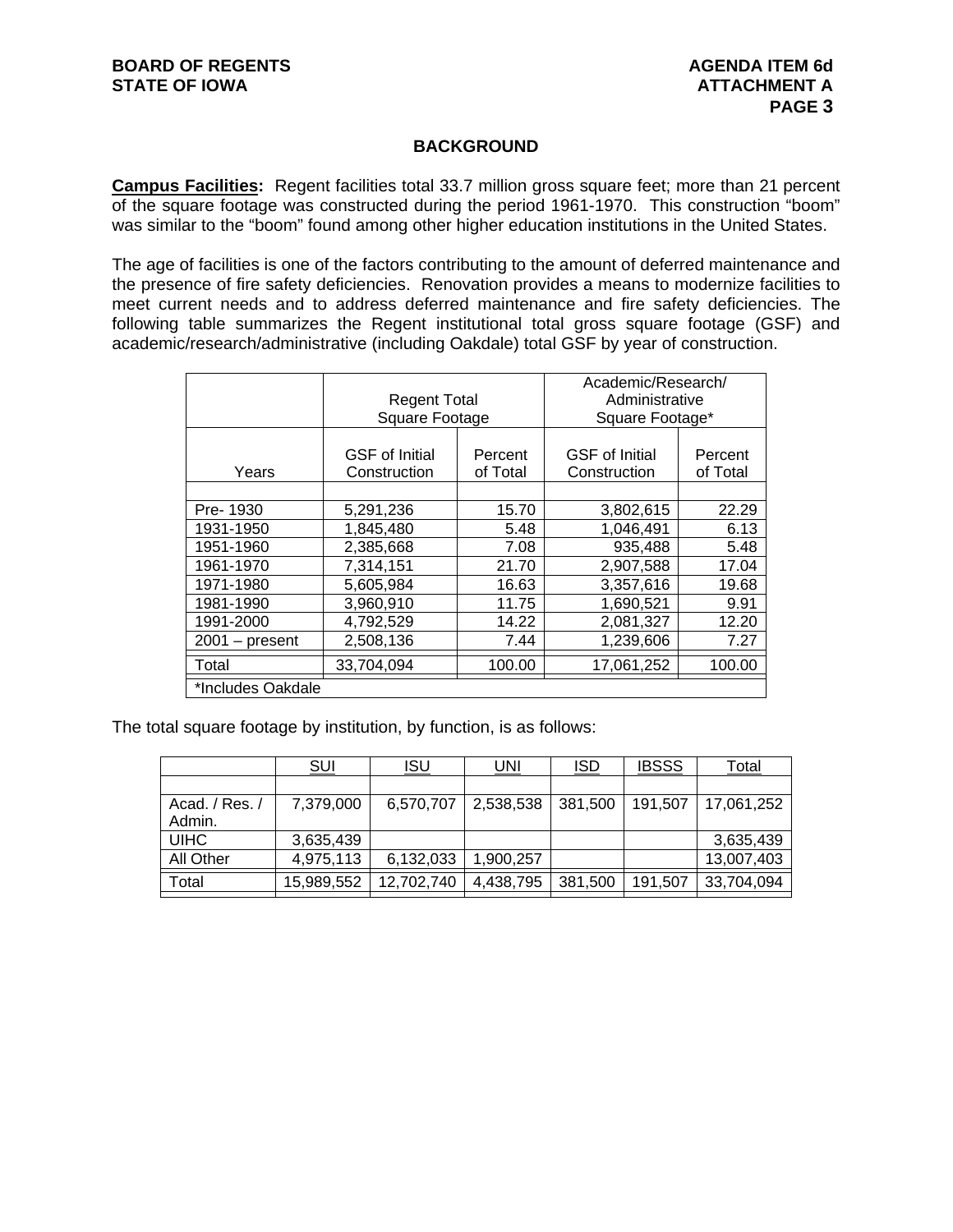# **BOARD OF REGENTS AGENUS AGENDA ITEM 6d STATE OF IOWA ATTACHMENT A**

**Capital Expenditures:** Since FY 2002 the Regent institutions have spent more than \$1.0 billion for capital projects with project costs exceeding \$250,000.

| Projects with Costs Exceeding \$250,000 - All Funds*                                      |  |      |                                                                      |      |         |                                |         |                |         |         |         |  |  |
|-------------------------------------------------------------------------------------------|--|------|----------------------------------------------------------------------|------|---------|--------------------------------|---------|----------------|---------|---------|---------|--|--|
| (\$ in millions)                                                                          |  |      |                                                                      |      |         |                                |         |                |         |         |         |  |  |
|                                                                                           |  |      |                                                                      |      |         |                                |         |                |         |         |         |  |  |
|                                                                                           |  |      | FY 2002                                                              |      | FY 2003 |                                | FY 2004 |                | FY 2005 | FY 2006 |         |  |  |
|                                                                                           |  | #    |                                                                      | #    |         | #                              |         | #              |         | #       |         |  |  |
|                                                                                           |  | Proj | Exp                                                                  | Proj | Exp     | Proi                           | Exp     | Exp<br>Proi    |         | Proi    | Exp     |  |  |
|                                                                                           |  |      |                                                                      |      |         |                                |         |                |         |         |         |  |  |
| SUI                                                                                       |  | 230  | \$95.1                                                               | 180  | \$79.5  |                                | \$119.3 | \$167.6<br>183 |         | 183     | \$168.1 |  |  |
| <b>ISU</b>                                                                                |  | 69   | 54.8                                                                 | 74   | 75.3    | 58<br>82.3<br>60<br>45.7<br>69 |         |                |         |         | 38.6    |  |  |
| <b>UNI</b>                                                                                |  | 29   | 10.3                                                                 | 28   | 26.6    | 25                             | 22.2    | 27             | 21.7    | 23      | 26.3    |  |  |
| Total                                                                                     |  | 328  | \$181.4<br>\$223.8<br>\$160.2<br>282<br>282<br>270<br>\$235.0<br>275 |      |         |                                |         |                |         |         | \$233.0 |  |  |
| * As submitted by the institutions to the Board Office on capital project status reports. |  |      |                                                                      |      |         |                                |         |                |         |         |         |  |  |

The following table compares institutional expenditures for FY 2002 – FY 2006.

The expenditures are from all sources of funds including capital appropriations; building renewal (repair) funds; institutional road funds; gifts and grants; income from treasurer's temporary investments; proceeds of academic building, dormitory, telecommunications, and other revenue bond issues; and university hospitals building usage funds and revenue bonds.

**Optimal Utilization of Facilities:** In May 2006**,** the Board adopted policies and procedures on the optimal utilization of facilities. The University of Iowa reports that it emphasizes planning and space utilization in its stewardship of facility assets and has employed policies and processes to ensure continued functionality, adequacy and utilization of campus space and facilities. The University's Space Utilization Committee oversees the reassignment of space; the University continually assesses the amount of space assigned to individuals and departments, and the productivity and suitability of that space. Facilities Management is instituting new space-management software that will provide accurate and timely space data to monitor and evaluate current space utilization and assignment opportunities.

Iowa State University reports that it has adopted policies, procedures and practices to provide for the optimal utilization of existing campus facilities. The University's Policy Manual states that space is a limited resource owned by the University and available for reallocation to support the University's mission. The University's approach emphasizes that the optimal use of space includes reallocation to meet the best use, remodeling when necessary to provide functionally appropriate facilities to meet program needs, and construction of new space if no other alternative is acceptable or available. Under the proposed Resource Management Model of budgeting currently under consideration at the University, units would pay the full operating costs of the space they use.

As part of its Space Assignment Principles and Procedures, the University of Northern Iowa states that space on campus is University space and should be utilized for the maximum benefit of the entire University. All instructional space assignments are made by the Registrar's Office in consultation with the Dean's Academic Affairs Council. The Office may assign University classrooms or laboratories to a specific college or department for priority use while retaining the authority to schedule the space when not in use. The University's Facilities Planning Advisory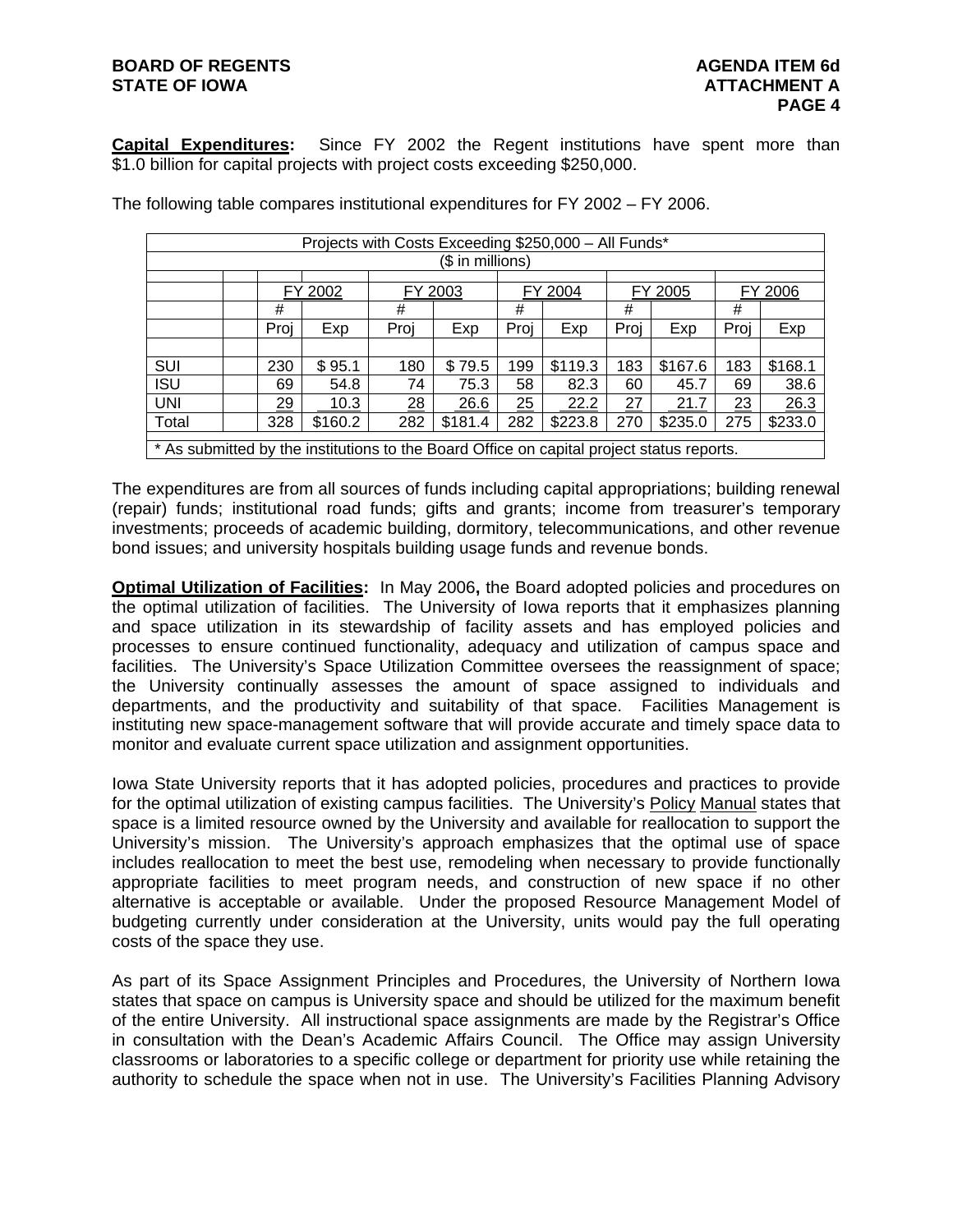Committee reviews and makes recommendations for the utilization of spaces vacated due to renovations or new construction.

The Iowa School for the Deaf continues to utilize its space as effectively as possible. Portions of facilities that are no longer needed for School functions have been leased out; the School reports that the relationships developed through these leases have been beneficial to all parties.

Iowa Braille and Sight Saving School continues to implement the Task Force recommendations including a key recommendation that the School "continue to improve efficiency and effectiveness of services supported by the Vinton site, faculty and staff, including continued development of flexible and innovative services delivered in regional locations as needed and continued work with Iowa State University to finalize recommendations for efficient use of physical facilities in concert with the feasibility study." Bids were received on January 23, 2007 for renovation of the second floor of Old Main to allow for consolidation of functions within the main building.

**Institutional Cooperation / Coordination:** The Regent universities have, for a number of years, worked together and coordinated efforts related to facilities. This collaboration allows the universities to share with each other best practices and to pool resources to investigate and pursue innovative and cost saving approaches. Iowa State University Facilities Planning and Management is responsible for the administration of capital projects at the two special schools and provides technical consultation as needed.

New collaborative and coordinated efforts included in this year's institutional reports are:

- The three universities began on-going inter-institutional custodial meetings and reinstituted grounds/landscaping meetings, which had not been held for more than 10 years.
- A subcommittee of the University of Iowa Energy Conservation Advisory Council, Facilities Management staff, Student Services and Residence Services is working with the University of Northern Iowa's Center for Energy and Environmental Education to help create a campus energy challenge.
- The University of Iowa arranged a building and mechanical code update class, held at the University of Northern Iowa, for representatives from the Regent institutions and the State Fire Marshal's Office.
- The three universities evaluated the benefits and potential cost savings from bidding limestone supply and ash removal for all three institutions. When ISU recently bid limestone supply and ash removal, it invited suppliers to consider pricing for all three institutions. The ash removal contract award contains provisions for both UI and UNI to use the same pricing structure.
- The three universities participated in networking, including the University of Iowa Energy Expo, Big Ten and Friends Energy Conservation and Management Conference, and Safety Best Practices.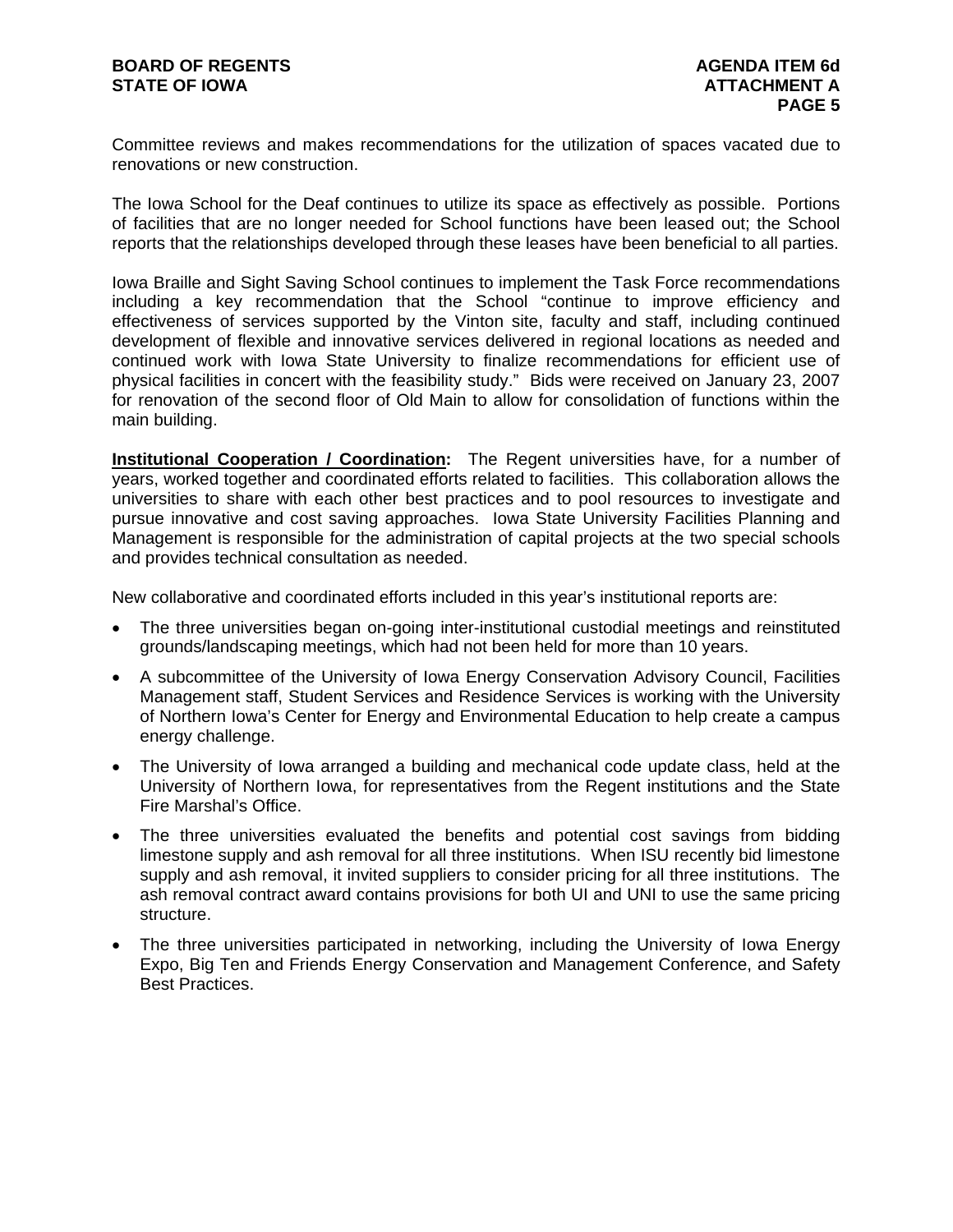# **ENERGY CONSERVATION AND MANAGEMENT**

The Regent institutions are aggressively pursuing methods to reduce energy consumption and energy costs and to use renewable energy sources. In June 2006, the Board approved a temporary energy/environmental surcharge and encouraged the students and the universities to collaboratively reduce energy consumption on the campuses.

The following is a very brief summary of the information provided by the institutions; further information is included in the institutional reports available from the Board Office.

**University of Iowa:** The University reports that it is taking an aggressive approach to reducing the amount of energy consumed in its facilities. The Energy Conservation Advisory Council, a group of faculty, staff, students and administrators formed in 1994, has promoted energy conservation across campus. The University is currently creating a comprehensive energy policy and campus-wide energy challenge to reduce energy use per square foot by 10 percent and increase use of renewable energy by 15 percent by 2013. The plan offers strategies to promote energy conservation; deliver building systems that are optimized via commissioning, improve customer satisfaction with enhanced building controls, extend equipment life and reduce maintenance costs, and continue to reduce energy consumption.

Campus-wide energy system improvements involve an examination of specific energy systems and identification of both design standards and energy conservation measures that can be implemented. In FY 2005, the University initiated chilled water optimization projects in both the University of Iowa Hospitals and Clinics (UIHC) and general fund buildings. As of November 2006, the improvements resulted in a cost avoidance of over \$2 million for UIHC and \$600,000 for the general fund buildings. A lighting standards study was completed in FY 2006.

In FY 2005, a steam trap maintenance program was initiated to correct improperly functioning steam traps. This on-going program typically saves 5 to 10% of the steam usage in a building.

The University continued its energy audit program in FY 2006. Building energy audits focus on collecting information about energy usage and costs for each building, compiling an overview of the building energy systems and the capabilities of the building automation systems, and determining which buildings warrant more detailed studies. The University reports that the energy audit program achieved over \$275,000 in savings in FY 2006.

Since FY 2003, the University has partnered with Quaker Oats (Cedar Rapids plant) to use unprocessed oat hulls (the outer shell of an oat grain that remains after the soft, proteincontaining core has been removed by milling the grain) in a circulating fluidized bed boiler. Since January 2003, this project has displaced 51,472 tons of coal with biomass. Fuel savings (compared to the equivalent cost of coal) since the beginning of the program total approximately \$2.1 million, with \$586,000 of savings occurring in FY 2006.

More information can be obtained from the University's energy web site http://energy.uiowa.edu/index.htm.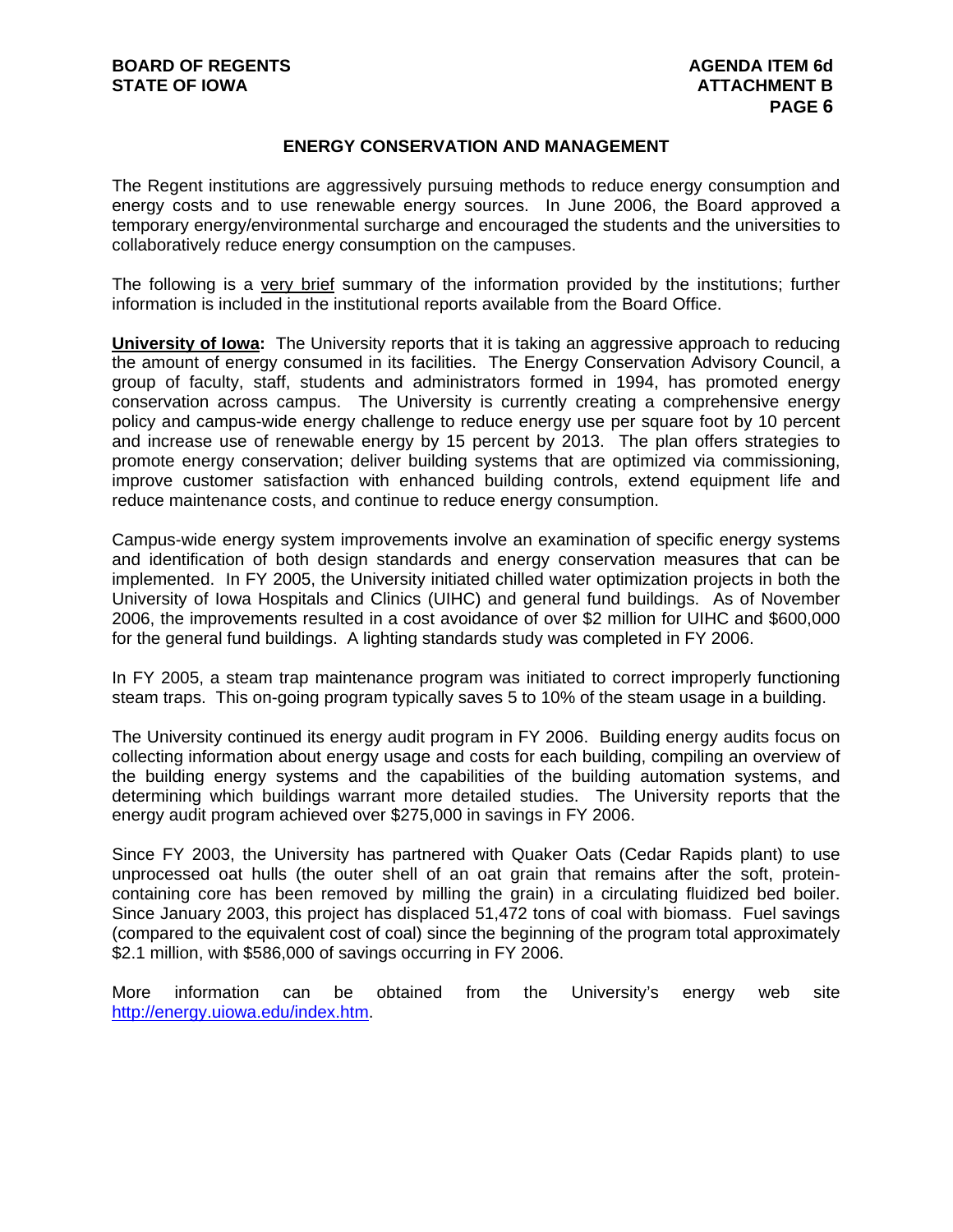**Iowa State University:** Iowa State University is in the sixth year of a comprehensive energy conservation initiative. Under this program, the University reports that it has saved approximately \$6.0 million in five years, compared to the average cost of utilities in the three years prior to commencement of the program.

Under the energy conservation program, building specific energy plans were developed. These plans are posted on an energy web page http://www.fpm.iastate.edu/utilities/energyefficiency/ with energy conservation suggestions, frequently asked questions, and progress benchmarks.

The building specific energy plans call for idling HVAC equipment during off-hours, and revising temperature standards to 70 degrees during the day in winter, and 76 degrees during the day in summer. There is an exemption process in place whereby sensitive research activities can request more restrictive environmental criteria to protect their activities. All exemptions must be approved by the appropriate dean or vice president by signature.

The energy task force, which is being revitalized with new membership and broader student involvement, had its first meeting prior to semester break. The committee consists of 18 members from a broad consistency of the campus. One of the co-chairs is the student body president.

In FY 2007, the University will collaborate with the City of Ames to issue a Request for Proposals for wind power. The University intends to evaluate the marketplace and the financial viability of purchasing up to 10% of its electrical energy from renewable sources.

**University of Northern Iowa:** The University reports that improving energy efficiency remains a high priority. In April 2006, a Facilities Service Energy Council was formed and in September 2006, President Allen established a University Energy Conservation Committee. Both groups are working to enhance environmental awareness and energy conservation efforts, including education of and partnering with the campus and Cedar Valley communities.

Three of the eight tasks of the University Energy Conservation Committee, as outlined by President Allen, are: 1) engage the University community in identifying ways to reduce energy/energy related costs; 2) complete an environmental audit of the campus identifying what the University is currently doing and/or can do to reduce energy; and 3) identify best practices in higher education for attaining energy efficiency and sustainable operations.

In the last year, meetings have taken place with Cedar Falls Utilities to explore partnership opportunities to improve energy and environmental sustainability. The discussions have centered on the possible use of renewable energy, including biomass fuels and wind generation.

The University's Facilities Services has developed a Campus Energy Plan with the goals of operating the campus as a model of energy efficiency and ensuring the sustainable use of energy on campus. Some of the initiatives pursued during the last year include: installation of a new building automation file server to help improve operating efficiencies, development of a list of energy conservation measures to reduce energy usage, completion of a campus audit for incandescent exit signs, receipt of proposals to conduct energy audits of four major buildings, and installation of vending misers on soda machines.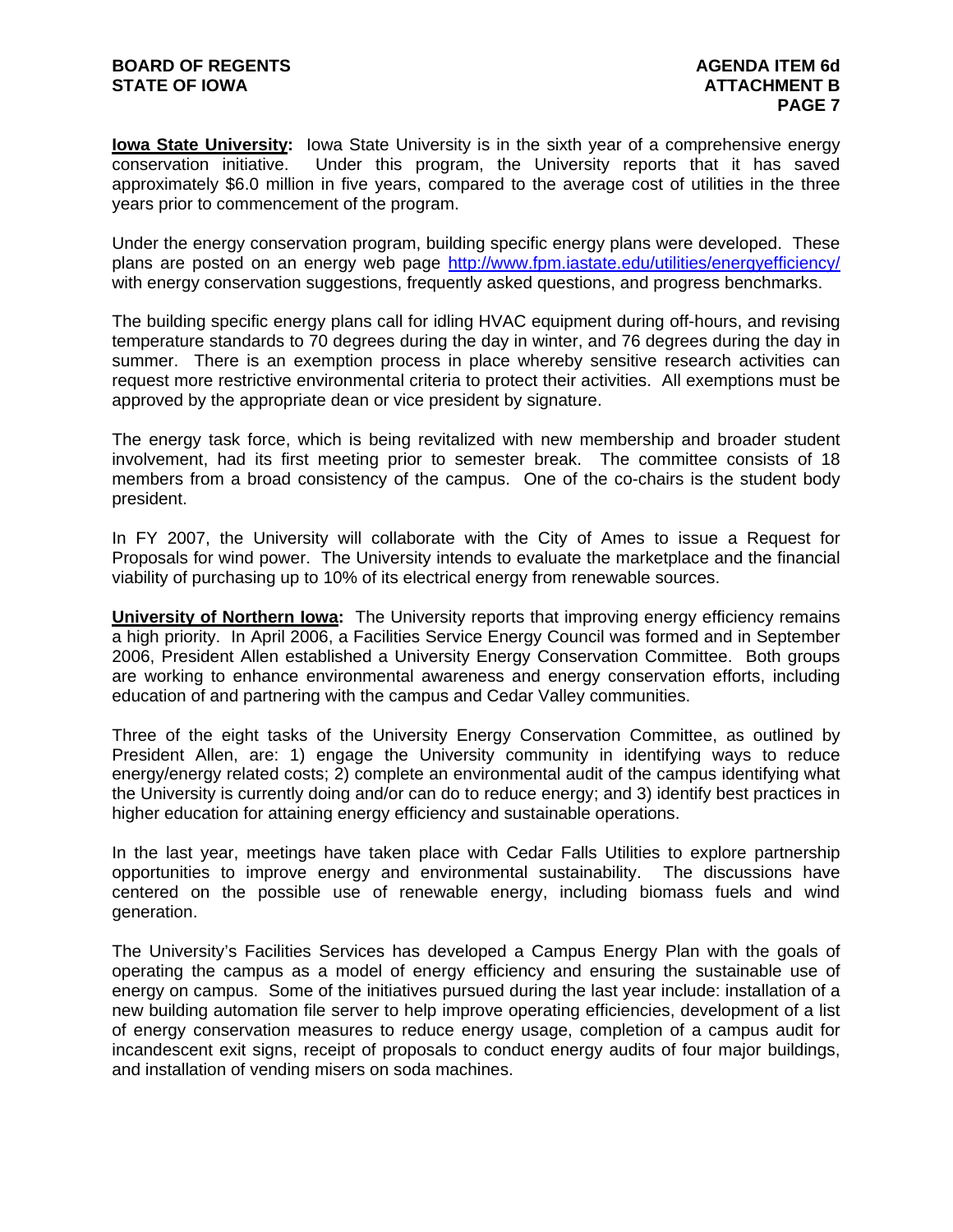**Iowa School for the Deaf:** A number of years ago the boilers in the School's Power Plant were replaced, with the new units being appropriately sized for the campus heating/cooling load, as well as being more energy efficient. The School reduced its natural gas consumption in FY 2006 to approximately 65% of the level of FY 2000.

Some of the School's recent initiatives to maintain and further reduce consumption include: major window and exterior door replacements; changed design standards for roofing replacement projects; repair and replacement of thermal pipe insulation; use of more efficient lighting bulbs and ballasts; installation of stand-alone kitchen equipment, alleviating the need to run the central boiler plant during temperate conditions; reduction of classroom and administration building temperatures during the winter heating season; and installation of occupancy sensors in restrooms.

The School also entered into a cooperative energy efficiency awareness program with MidAmerican Energy to foster a heightened level of awareness among School stakeholders.

**Iowa Braille and Sight Saving School:** A geothermal heating and cooling system was recently installed in Old Main; a similar system had previously been installed in Rice Hall. These two buildings are no longer dependent upon natural gas for heating. With the installation of these systems, use of a second campus natural gas boiler, which primarily provided back-up, has been discontinued. The geothermal systems also cool the buildings much more efficiently than the window air conditioners which they replaced.

The School also reports that the building automation system is being used to schedule systems to provide heating and cooling when areas are being used. The steam trap maintenance program is continuing as time permits.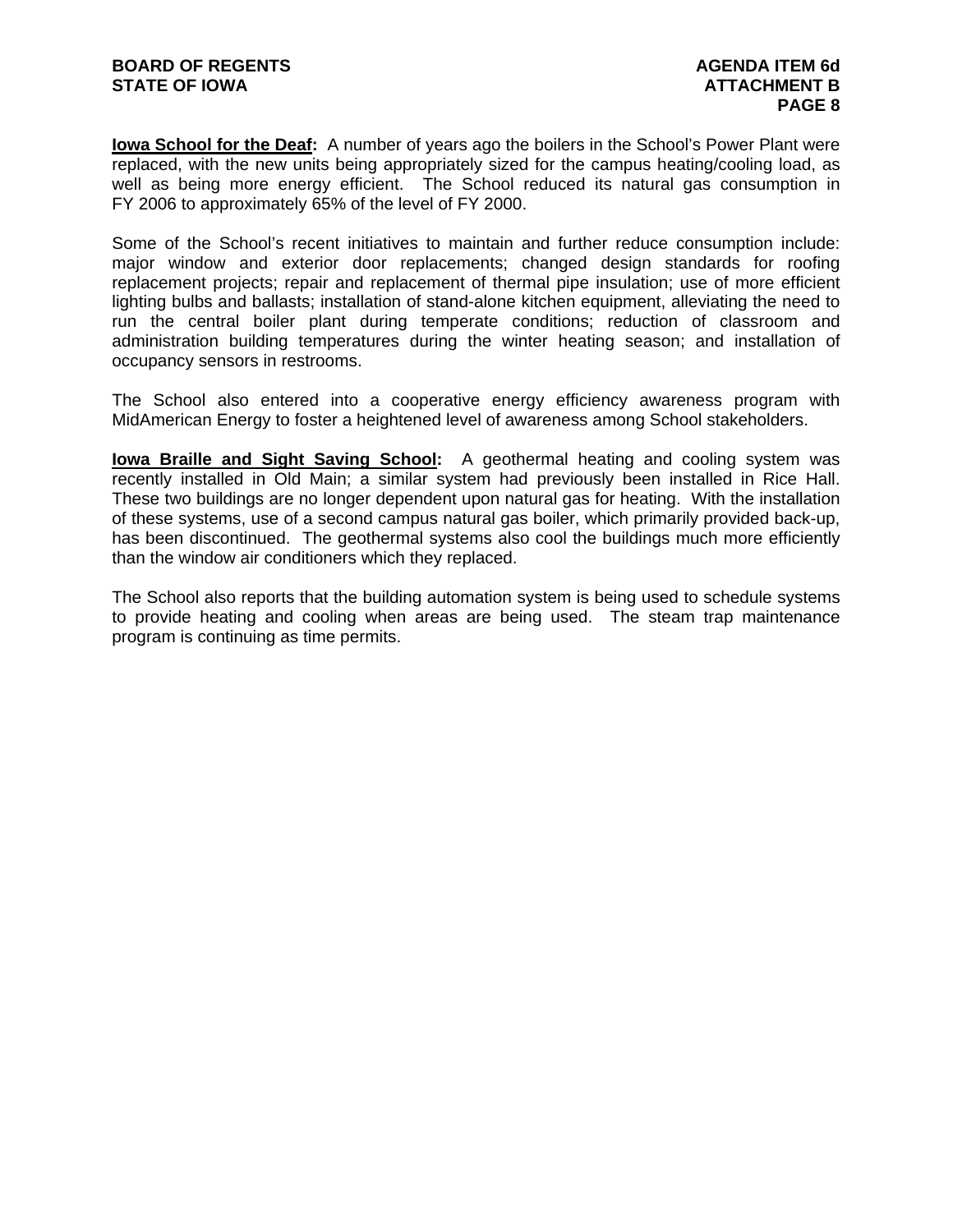# **FIRE AND ENVIRONMENTAL SAFETY AND DEFERRED MAINTENANCE**

#### **BACKGROUND**

**Fire and Environmental Safety:** Fire and environmental safety standards are established by several agencies, including the State Fire Marshal and federal and state governmental regulatory entities. The State Fire Marshal's Office or other external entities may identify deficiencies during campus inspections, or campus personnel may note the deficiencies.

Potentially life-threatening deficiencies are promptly addressed and corrected, or the facilities are closed until they can be made safe. Lesser risks are prioritized using multiple factors including hazard assessments and regulatory requirements. Corrective work is undertaken as funds are available, or the fire safety improvements may be accomplished as part of a renovation project. Each year, there are subtractions to the list as work is accomplished. Additions to the list can result from the altered use of a space, which changes the applicable code requirements, or the new identification of a deficiency due to different interpretations of the code. Thus, the amount needed to correct the deficiencies does not necessarily decline by the amount that institutions have expended since the previous inspection.

Each Regent institution cooperates with the State Fire Marshal in establishing fire safety priorities and has a systematic method for determining the priority of fire safety improvements to be undertaken. Citations from the State Fire Marshal can be classified as (1) user [housekeeping or procedural items such as use of a doorstop to prop open a door], (2) maintenance [items that require no design and minimal expense, such as door repairs], or (3) other deficiencies [items for which the correction requires an outlay of funds beyond facility management maintenance funds; these items are prioritized].

Environmental safety deficiencies may be identified by campus personnel and regulatory entities. Environmental safety issues include asbestos, lead, underground storage tanks, spill prevention control and countermeasure plans, storm water pollution protection plans, polychlorinated biphenyl's (PCB's), mercury, the clean air act, and radioactive sites.

**Deferred Maintenance:** For a number of years, the institutions and Board Office have used the following common definition: Deferred maintenance is the repair or replacement of all, or a part of, an existing capital asset that was not repaired or replaced at the appropriate time because of a lack of funds.

Deferred maintenance is dependent upon time and is sometimes referred to as "capital renewal backlog." Replacement of a building or infrastructure system or component when it should be replaced is building renewal, not deferred maintenance. Deferred maintenance results from inaction on normal maintenance, including planned and preventive maintenance, and renewal and replacement projects.

Adequate funding of regular maintenance can significantly extend the useful lives of facilities and their components. Adequate funding of building renewal is also needed to replace building components.

Deferred maintenance in higher education is a national problem and is partially the result of building booms that occurred during the 1960s and 1970s. The facilities built at that time have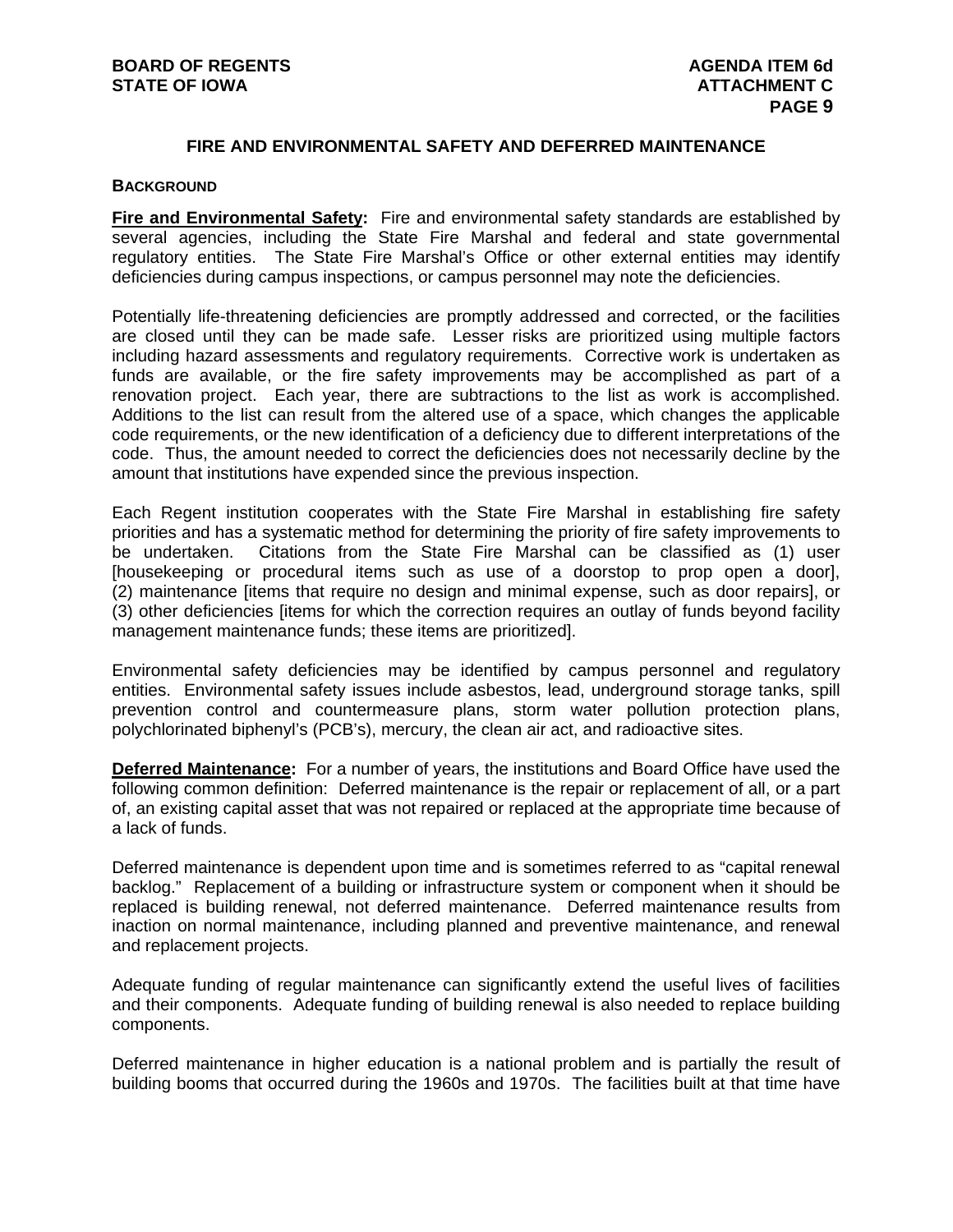aged and many of their component systems have reached the end of their design lives or have become obsolete.

**Funding Sources:** The Regent institutions have made major efforts to correct fire and environmental safety issues and deferred maintenance over the last several years and have received significant state assistance.

Major funding sources for fire safety and individual deferred maintenance projects (not including deferred maintenance items completed as part of renovations) completed from FY 1993 through FY 2006 at the universities and special schools include: general fund operating budgets (\$99.0 million); utility renewal and replacement funds (\$42.2 million); proceeds from academic building revenue bonds and capital appropriations (\$24.0 million), income from treasurer's temporary investments (\$20.3 million), and UIHC building usage funds (\$18.4 million).

**Building Repair Budgets:** As noted above, the largest source of funds to correct the identified deficiencies has been operating budget building renewal (repair) funds. Thus, adequate funding of this item is a critical factor in reducing fire and environmental safety deficiencies and deferred maintenance, and minimizing future facility needs.

Due to significant budget reductions, Regent general education, operating budget building repair expenditures declined, in total, from a high of \$20.3 million in FY 2000 to a budgeted amount of \$16.3 million in FY 2007, as shown in the following graph.



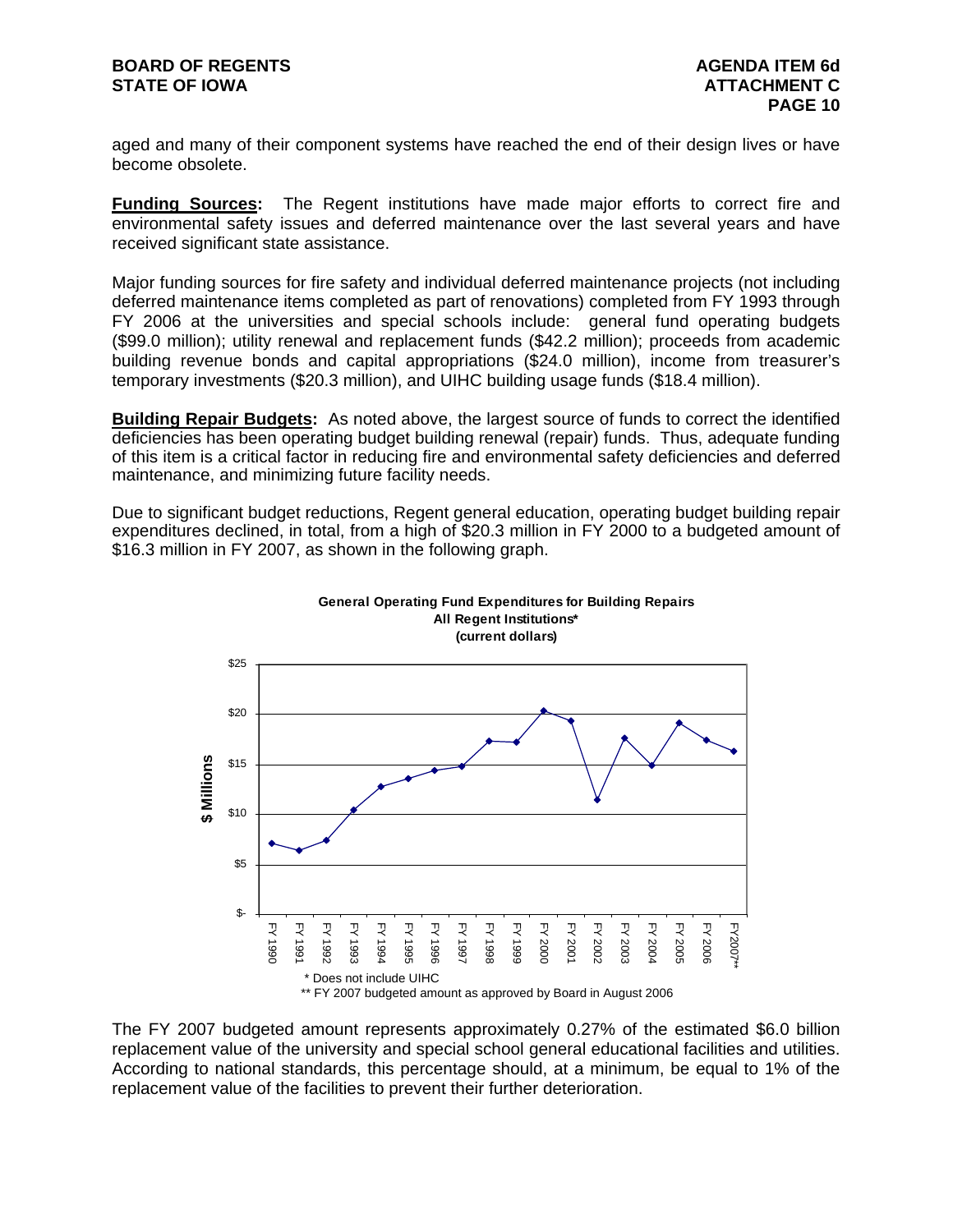## **ANALYSIS**

The budget reductions of recent years have hindered the institutions' abilities to correct fire and environmental safety deficiencies and have resulted in increased deferred maintenance. Maintenance cycles and preventative maintenance activities have been delayed or eliminated, placing buildings and occupants more at-risk for unanticipated building system outages. The inability to make needed repairs/replacements of roofs, exterior building envelopes, windows, plumbing and electrical systems can cause further damage to the facilities, thus increasing the cost of future repairs.

**Fire and Environmental Safety:** From FY 1993 (the first year in which data were collected) through FY 2006, fire safety projects completed totaled \$47.0 million in general fund facilities (an average of \$3.4 million per year). Projects planned for or continued in FY 2007 total \$3.1 million. Institutional data are shown on Table 1, Page14.

The institutions indicate that \$7.9 million are needed to correct fire safety deficiencies in general fund facilities identified in past inspections by the State Fire Marshal as shown below.

# **FIRE SAFETY DEFICIENCIES**

### **Additional Funding Needed to Correct Fire Safety Deficiencies Identified by External Entities<sup>1</sup> General Fund Facilities (\$ Thousands)**

|                                                                      | <b>Fall 2006</b>             |
|----------------------------------------------------------------------|------------------------------|
|                                                                      | (FY 2007)                    |
| SUI (includes Oakdale)                                               | \$5,300.0                    |
| <b>UIHC</b>                                                          | $1,200.0^2$                  |
| <b>ISU</b>                                                           | 1,307.6                      |
| <b>UNI</b>                                                           | 380.0                        |
| <b>ISD</b>                                                           | $0.0^{3}$                    |
| <b>IBSSS</b>                                                         | 100.0                        |
| Total                                                                | \$8,287.6                    |
| والمنازل المتابع فالأقام ويتعاطف والمتحدث والمتحدث والمتحدث والمتحدث | $O(1 - 1 - 1)$<br>$M = 0.01$ |

<sup>1</sup>Includes items identified by State Fire Marshal's Office and other external entities; excludes work to be included as part of major renovations in the Board approved Five-Year Capital Plan, in buildings to be demolished, and for which waivers from the State Fire Marshal are to be requested.

<sup>2</sup>Identified deficiencies reported to JCAHO (Joint Commission on Accreditation of Healthcare Organizations).

<sup>3</sup>Inspection report for 2006 not yet received; the report could show some items that need correction.

Institutional estimates of the additional funding needed to correct fire safety deficiencies have not changed significantly from Fall 2005 to Fall 2006 with the exception of the University of Iowa, which has reported an increase of approximately \$3.5 million (from \$1.8 million to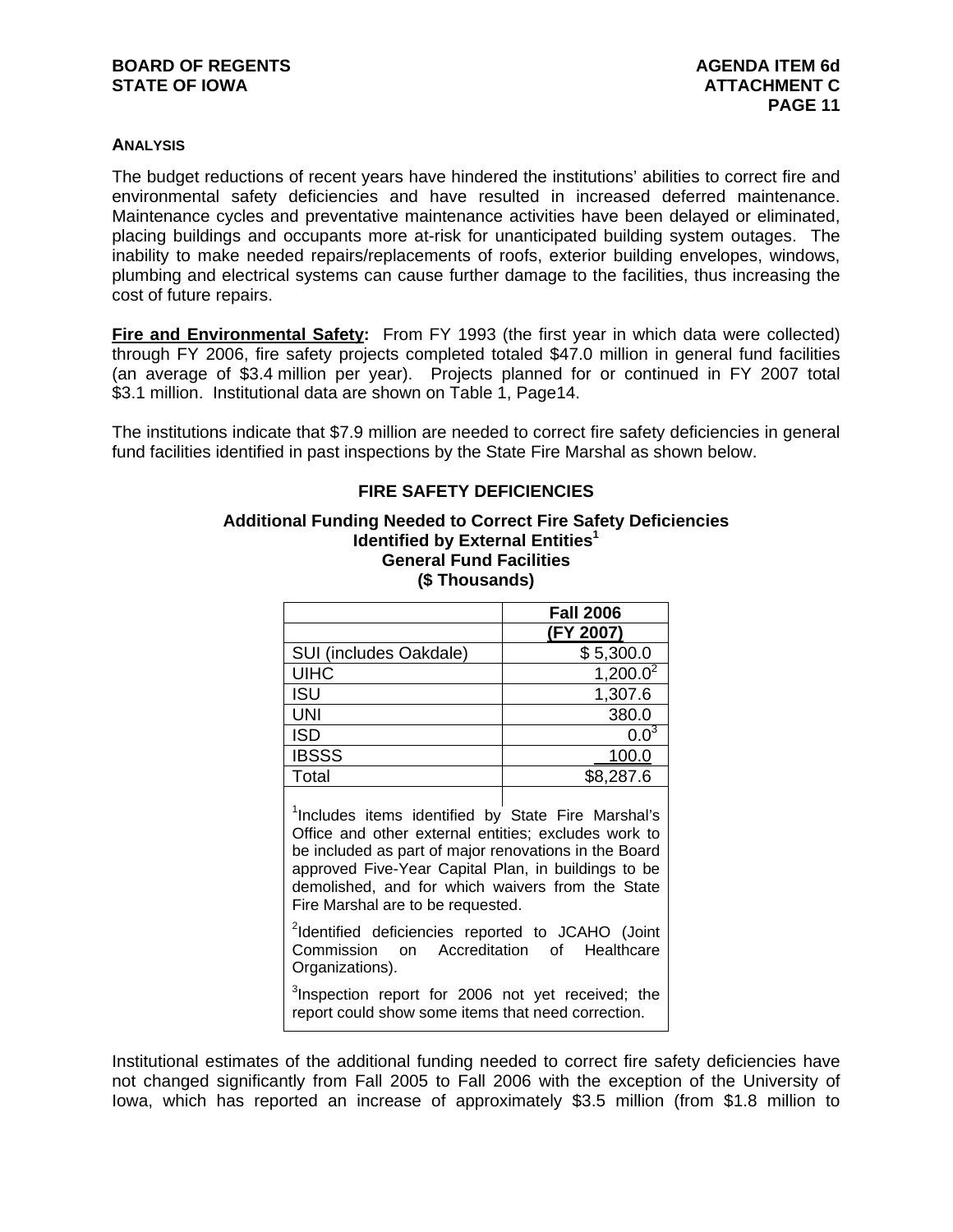\$5.3 million) in the funds needed to correct the fire safety deficiencies. The University reports that this increase is due primarily to a set of new, more thorough inspections; each month approximately five to eight buildings are inspected by the State Fire Marshal's Office with assistance from the University's Fire Safety and Security Coordinator. (Last year's report was based upon the most recent inspection of record, which was conducted by the State Fire Marshal's office in 2002. This inspection was conducted using a saturation approach in which 40 buildings were inspected in a one to two week period.) The University reports that it is working with the State Fire Marshal, utilizing the latest reports from that office and the comprehensive facilities condition analysis, conducted by ISES Corporation of Stone Mountain, Georgia, to determine solutions to building deficiencies recognizing the immediate and longterm use (or non use) of the facility.

The institutions report that they are dealing appropriately with environmental safety issues, and have developed the necessary plans to address them.

**Deferred Maintenance:** From FY 1993 through FY 2006, deferred maintenance projects totaling \$172.9 million (an average of \$12.4 million per year) were completed by the Regent institutions in general fund buildings and utilities. Projects planned for or continued in FY 2007 total \$23.6 million. Institutional data are shown on Table 2, Page 15. Deferred maintenance can also be corrected as part of a major renovation project.

The table on the following page summarizes the deferred maintenance reported by the institutions. (Dollar amounts for projects to be undertaken in FY 2007 and the deferred maintenance components of ongoing renovation projects are not included.)

The amount of reported deferred maintenance is \$51.2 million (12.6%) higher than the amount reported in Fall 2005. The total amount increased from \$405.3 million to \$456.5 million. All institutions reported an increase, with the increases ranging from \$25,000 at Iowa School for the Deaf to \$29.2 million at the University of Iowa.

The University of Iowa's current estimate of the amount of deferred maintenance in buildings is based upon the assessment undertaken by ISES Corporation. The firm's inspections provided a profile of existing facility conditions and identified deferred maintenance, capital renewal and plant adaptation needs. The analyses of deferred maintenance resulted in the identification of specific deficiencies and corresponding scopes and costs for corrections and modifications. In the spring of 2006, ISES began a review of the University's utility infrastructure including the power, water, chilled water plants; electrical and steam distribution systems; and sanitary and storm sewers. The reports are expected in early 2007.

The University reports that due to the interrelationship of deferred maintenance, capital renewal and plant adaptation, ISES found that the University's deferred maintenance backlog could more than double within the next 10 years unless the University is able to reach a funding threshold that meets future capital renewal needs.

Iowa State University reports that it has a comprehensive systematic process for identifying its deferred maintenance needs. The methodology involves assessing all general fund buildings in eight different categories. The assessment takes into account the replacement value of the building, the value of the sub-systems within the building, the age of the building and its systems, and the condition of those systems. The process was expanded during FY 2005 to also include building specific assessments to create project estimates for repair and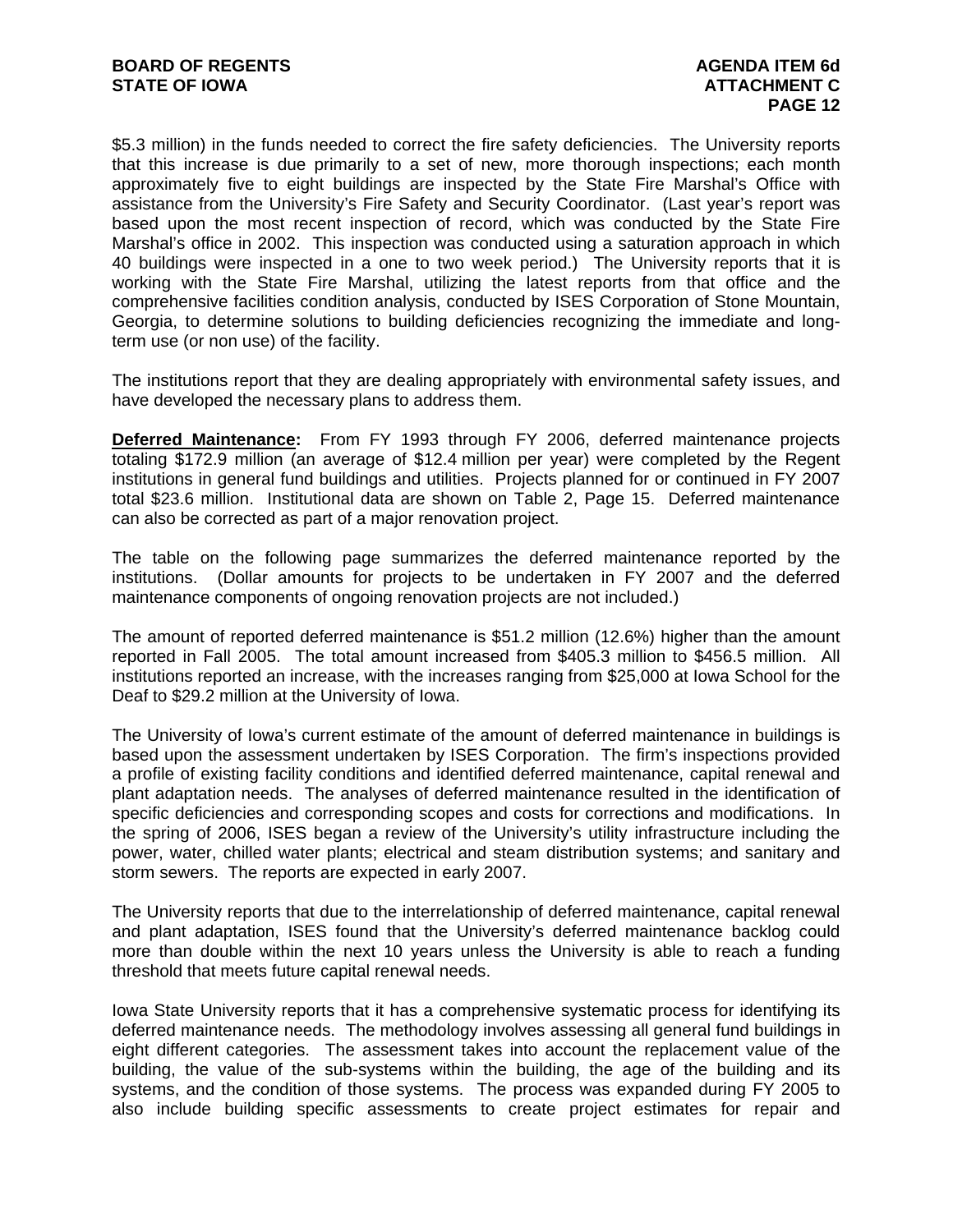replacement of building system components, such as an air handler, exterior building entrance steps, etc.; the data are entered into the facilities management system which provides data base management.

In FY 2004, a team of University of Northern Iowa Facilities Services staff conducted an assessment of general fund buildings to update the deferred maintenance information. This year, the compiled information from last year was reviewed by a team of managers and supervisors and updated.

**Total Deferred Maintenance** 

| <b>General Fund Facilities and Utilities</b><br>Fall $20061$<br>(\$Thousands)                                                                                    |                                                                                 |                                                                               |                                                              |                                                                                                                                                                                                                                                                                                                                                                                                                                                                                                       |              |                                                        |  |  |  |  |  |  |
|------------------------------------------------------------------------------------------------------------------------------------------------------------------|---------------------------------------------------------------------------------|-------------------------------------------------------------------------------|--------------------------------------------------------------|-------------------------------------------------------------------------------------------------------------------------------------------------------------------------------------------------------------------------------------------------------------------------------------------------------------------------------------------------------------------------------------------------------------------------------------------------------------------------------------------------------|--------------|--------------------------------------------------------|--|--|--|--|--|--|
|                                                                                                                                                                  | $SU1^3$                                                                         | <u>ISU</u>                                                                    | <u>UNI</u>                                                   | <b>ISD</b>                                                                                                                                                                                                                                                                                                                                                                                                                                                                                            | <b>IBSSS</b> | <b>Total</b>                                           |  |  |  |  |  |  |
| Individual<br>Projects:                                                                                                                                          |                                                                                 |                                                                               |                                                              |                                                                                                                                                                                                                                                                                                                                                                                                                                                                                                       |              |                                                        |  |  |  |  |  |  |
| Buildings <sup>2</sup><br>Utilities<br>Total                                                                                                                     | $$138,815.3^4$<br>$13,558.0^{5}$<br>\$152,373.3                                 | 11,442.5                                                                      | \$157,454.0 \$40,019.5<br>21,940.1<br>\$168,896.5 \$61,959.6 | \$1,370.0<br>245.0<br>\$1,615.0                                                                                                                                                                                                                                                                                                                                                                                                                                                                       | 30.0         | \$958.8 \$338,617.6<br>47,215.6<br>\$988.8 \$385,833.2 |  |  |  |  |  |  |
|                                                                                                                                                                  | Included as Part of Projects in Board Approved Five-Year Plan (FY 2008-FY2012): |                                                                               |                                                              |                                                                                                                                                                                                                                                                                                                                                                                                                                                                                                       |              |                                                        |  |  |  |  |  |  |
| Buildings <sup>2</sup><br><b>Utilities</b><br>Total                                                                                                              | $$41,336.5^6$<br>41,336.5<br>\$                                                 | \$6,807.1<br>$\frac{0.0}{36.5}$ \$ $\frac{0.0}{6,807.1}$ \$ 22,570.9          | \$16,770.9                                                   |                                                                                                                                                                                                                                                                                                                                                                                                                                                                                                       |              | \$64,914.5<br>5,800.0<br>\$70,714.5                    |  |  |  |  |  |  |
| <b>Grand Total:</b>                                                                                                                                              |                                                                                 |                                                                               |                                                              |                                                                                                                                                                                                                                                                                                                                                                                                                                                                                                       |              |                                                        |  |  |  |  |  |  |
| Buildings <sup>2</sup><br><b>Utilities</b><br>Total                                                                                                              |                                                                                 | $$180,151.8$ $$164,261.1$ $$56,790.4$<br>\$ 193,709.8 \$175,703.6 \$ 84,530.5 |                                                              | $\frac{27,740.1}{84,530.5}$ $\begin{array}{@{}c@{\thinspace}c@{\thinspace}c@{\thinspace}c@{\thinspace}c@{\thinspace}c@{\thinspace}c@{\thinspace}c@{\thinspace}c@{\thinspace}c@{\thinspace}c@{\thinspace}c@{\thinspace}c@{\thinspace}c@{\thinspace}c@{\thinspace}c@{\thinspace}c@{\thinspace}c@{\thinspace}c@{\thinspace}c@{\thinspace}c@{\thinspace}c@{\thinspace}c@{\thinspace}c@{\thinspace}c@{\thinspace}c@{\thinspace}c@{\thinspace}c@{\thinspace}c@{\thinspace}c@{\thinspace}c@{\thinspace}c@{\$ |              | \$1,370.0 \$958.8 \$403,532.1                          |  |  |  |  |  |  |
| <sup>1</sup> Does not include dollar amounts for projects to be undertaken in FY 2007 and the deferred<br>maintenance components of ongoing renovation projects. |                                                                                 |                                                                               |                                                              |                                                                                                                                                                                                                                                                                                                                                                                                                                                                                                       |              |                                                        |  |  |  |  |  |  |
| <sup>2</sup> Includes site work.                                                                                                                                 |                                                                                 |                                                                               |                                                              |                                                                                                                                                                                                                                                                                                                                                                                                                                                                                                       |              |                                                        |  |  |  |  |  |  |
| <sup>3</sup> Includes Oakdale.                                                                                                                                   |                                                                                 |                                                                               |                                                              |                                                                                                                                                                                                                                                                                                                                                                                                                                                                                                       |              |                                                        |  |  |  |  |  |  |
| <sup>4</sup> Includes Oakdale Hall, all or a portion of which will be demolished upon completion of the new<br>Hygienic Laboratory.                              |                                                                                 |                                                                               |                                                              |                                                                                                                                                                                                                                                                                                                                                                                                                                                                                                       |              |                                                        |  |  |  |  |  |  |
| <sup>5</sup> The report on the facilities condition assessment of utilities is anticipated to be received in early<br>2007.                                      |                                                                                 |                                                                               |                                                              |                                                                                                                                                                                                                                                                                                                                                                                                                                                                                                       |              |                                                        |  |  |  |  |  |  |
| <sup>6</sup> Includes the International Center, which will be demolished as the site for the new College of<br>Public Health facility.                           |                                                                                 |                                                                               |                                                              |                                                                                                                                                                                                                                                                                                                                                                                                                                                                                                       |              |                                                        |  |  |  |  |  |  |

The University of Iowa Hospitals and Clinics has not reported any deferred maintenance and indicates that it does not have any maintenance needs that meet the definition of deferred maintenance.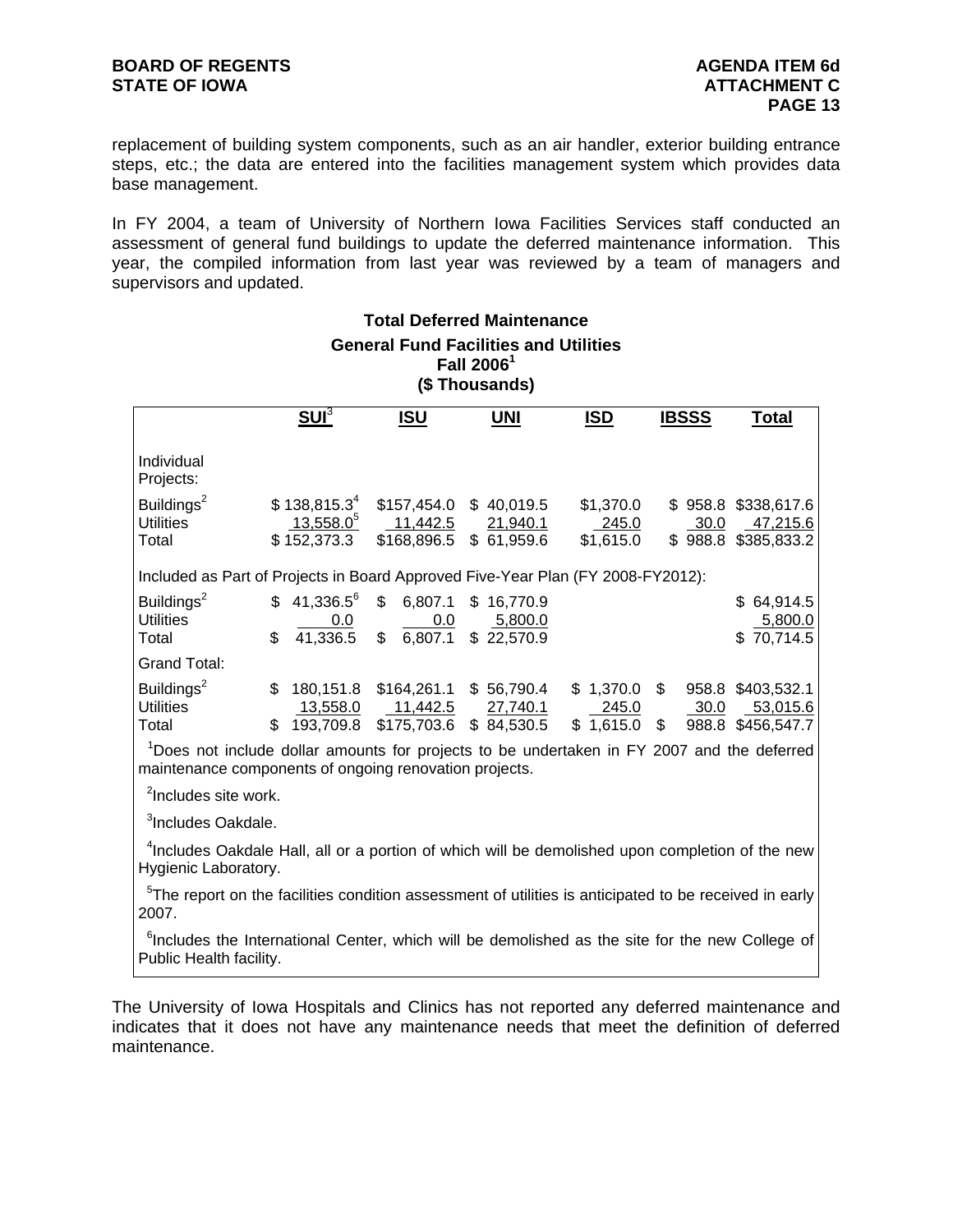#### **FIRE SAFETY PROJECTS\* GENERAL FUND FACILITIES(\$ Thousands) TABLE 1BOARD OF REGENTS, STATE OF IOWA**

|                                               | <b>SUI**</b><br><b>UIHC</b> |          |    | <u>ISU</u> | UNI           | <b>ISD</b>    |    | <b>IBSSS</b>             |         | <b>Total</b> |    |            |
|-----------------------------------------------|-----------------------------|----------|----|------------|---------------|---------------|----|--------------------------|---------|--------------|----|------------|
| Projects:                                     |                             |          |    |            |               |               |    |                          |         |              |    |            |
| <b>Completed Projects:</b>                    |                             |          |    |            |               |               |    |                          |         |              |    |            |
| FY 1993                                       | \$                          | 1,476.5  | \$ | 507.3      | \$<br>1,135.6 | \$<br>551.3   |    |                          | \$      | 11.0         | \$ | 3,681.7    |
| FY 1994                                       |                             | 721.2    |    | 619.2      | 365.6         | 447.3         | \$ | 111.5                    |         | 6.9          |    | 2,271.7    |
| FY 1995                                       |                             | 1,664.2  |    | 619.4      | 153.6         | 62.5          |    | 97.5                     |         | 10.9         |    | 2,608.1    |
| FY 1996                                       |                             | 2,233.4  |    | 55.0       | 2,163.7       | 83.6          |    | 211.5                    |         | 4.0          |    | 4,751.2    |
| FY 1997                                       |                             | 1,320.0  |    | 380.0      | 235.8         | 63.8          |    | 91.5                     |         | 41.2         |    | 2,132.3    |
| FY 1998                                       |                             | 1,401.0  |    | 1,552.3    | 735.9         | 126.3         |    | 125.0                    |         | 8.1          |    | 3,948.6    |
| FY 1999                                       |                             | 1,696.0  |    | 1,880.8    | 288.0         | 12.2          |    | 225.0                    |         | 8.4          |    | 4,110.4    |
| FY 2000                                       |                             | 1,272.0  |    | 2,335.0    | 219.0         | 64.3          |    | 12.0                     |         | 1.0          |    | 3,903.3    |
| FY 2001                                       |                             | 944.0    |    | 2,071.7    | 538.3         | 77.5          |    | 1.0                      |         |              |    | 3,632.5    |
| FY 2002                                       |                             | 718.0    |    | 1,322.7    | 542.8         | 8.2           |    | 25.0                     |         |              |    | 2,616.7    |
| FY 2003                                       |                             | 930.0    |    | 1,377.0    | 336.9         | 26.3          |    | 23.0                     |         | 65.0         |    | 2,758.2    |
| FY 2004                                       |                             | 1,554.5  |    | 915.9      | 295.5         | 25.0          |    | 6.0                      |         |              |    | 2,796.9    |
| FY 2005                                       |                             | 1,502.0  |    | 2,103.0    | 177.0         | 25.0          |    | 25.0                     |         |              |    | 3,832.0    |
| FY 2006                                       |                             | 1,637.0  |    | 2,058.6    | 215.9         | 30.0          |    | $\overline{\phantom{a}}$ |         | 1.7          |    | 3,943.2    |
| Subtotal                                      | \$                          | 19,069.8 | \$ | 17,797.9   | \$<br>7,403.6 | \$<br>1,603.3 | \$ | 954.0                    | \$158.2 |              | \$ | 46,986.8   |
| Projects Planned for or Continued in FY 2007  | \$                          | 945.0    | \$ | 650.0      | \$<br>1,135.0 | \$<br>25.0    | \$ |                          | \$      | 359.9        |    | 3,114.9    |
| <b>Total</b>                                  | \$                          | 20,014.8 | \$ | 18,447.9   | \$<br>8,538.6 | \$<br>1,628.3 | \$ | 954.0                    | \$518.1 |              |    | \$50,101.7 |
| <b>By Source of Funds:</b>                    |                             |          |    |            |               |               |    |                          |         |              |    |            |
| <b>Building Renewal / General University</b>  | \$                          | 9,248.2  |    |            | \$<br>3,738.1 | \$<br>626.2   | \$ | 516.0                    | \$179.8 |              |    | \$14,308.3 |
| Income from Treasurer's Temporary Investments |                             | 6,615.0  |    |            | 542.8         | 174.8         |    |                          |         |              |    | 7,332.6    |
| Academic Building Revenue Bonds               |                             | 2,587.6  |    |            | 3,206.7       | 826.0         |    |                          |         |              |    | 6,620.3    |
| Special and Capital Appropriations            |                             | 1,000.0  |    |            | 1,000.0       |               |    | 385.0                    |         | 277.3        |    | 2,662.3    |
| University Hospital Building Usage Funds      |                             |          | \$ | 18,447.9   |               |               |    |                          |         |              |    | 18,447.9   |
| Other                                         |                             | 564.0    |    |            | 51.0          | 1.3           |    | 53.0                     |         | 61.0         |    | 730.3      |
| <b>Total</b>                                  | \$                          | 20,014.8 | \$ | 18,447.9   | \$<br>8,538.6 | \$<br>1.628.3 | \$ | 954.0                    | \$518.1 |              |    | \$50,101.7 |

\* Does not include fire safety components of major renovation projects.

\*\*SUI - Excludes UIHC; includes projects approved and funded for FY 93 - FY 03; for FY 1993 also includes projects completed with Academic Building Building Revenue Bonds, 1991. Includes fire safety improvements in Old Capitol - Fire Restoration and Buildings Improvements and Chemistry Renovation projects.